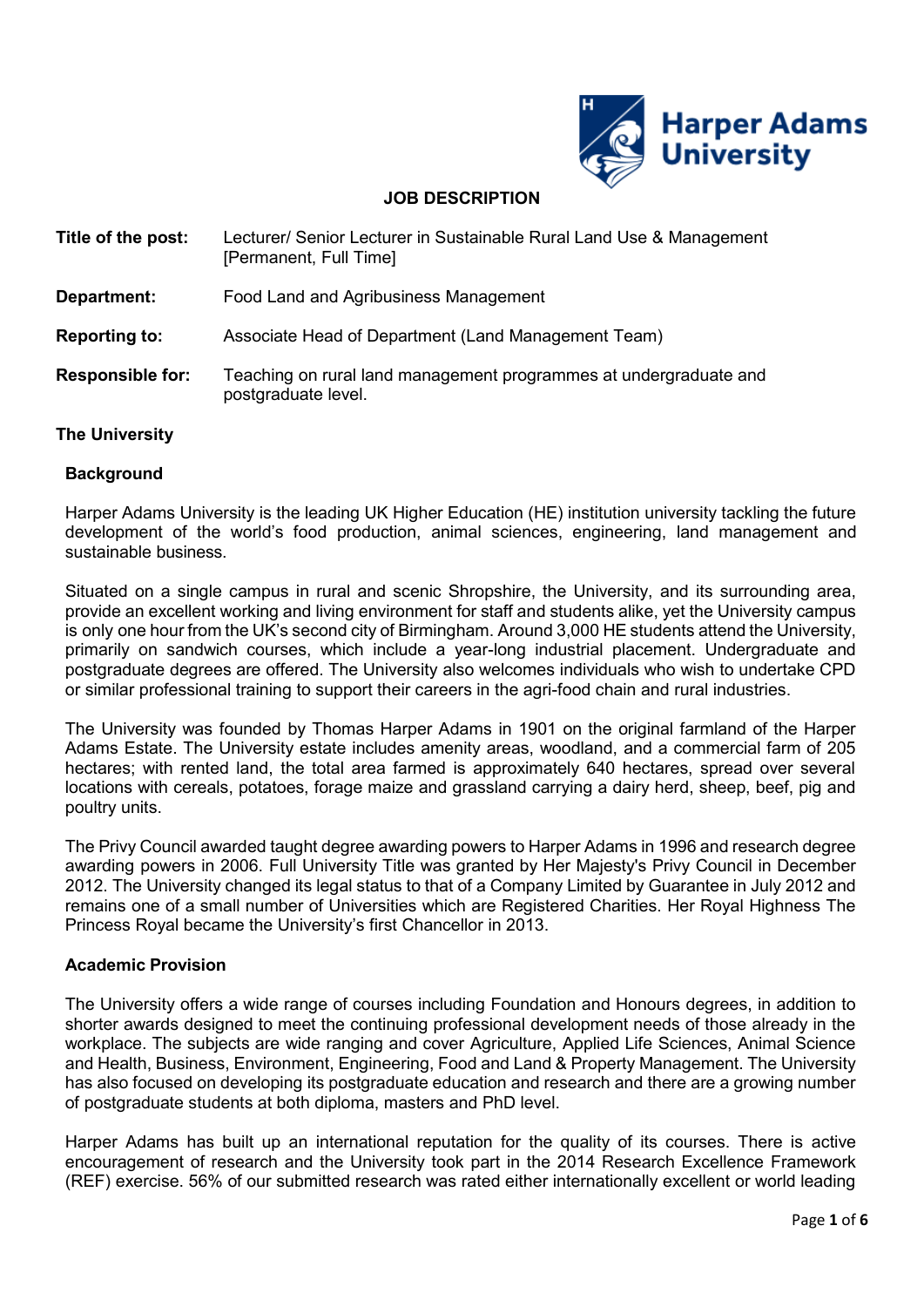and 100% was rated of international quality. Our extensive programme of research and education for professionals in the land-based and food chain sectors supports a high profile of business and community reach-out work, short course delivery for businesses and technology transfer activities supported by strong industry links and partnerships with companies including Saputo Dairy UK (formerly Dairy Crest), CLAAS and Ice Robotics.

Current high-profile projects include the Hands-Free Farm – following on from the world-first Hands Free Hectare autonomous farming success; controlled traffic farming and development of laser weeding.

# **Recognition**

Harper Adams is consistently positioned highly in a range of national ratings, performance measures and league tables.

The University has been the highest performing modern university in The Times and Sunday Times Good University Guide for the last six years.

In the QS World Rankings for Agriculture and Forestry published in March 2021 Harper Adams was ranked, for the fourth time, as first in the UK for academic reputation and second in the world for its reputation with employers.

In the 2020 Whatuni? Student Choice Awards, based on student reviews, Harper Adams won the best job prospects category for a fifth year running.

The University is one of the UK's Top 10 for student satisfaction, based on the results of the National Student Survey 2021, and number 1 for graduate employment based on the 2021 Graduate Outcomes survey.

# **Facilities**

Harper Adams has extensive, well-equipped facilities and is constantly investing in its campus. Facilities include a range of modern teaching facilities and an extensive library, a variety of IT suites including an engineering design centre, newly extended laboratory facilities, a field laboratory and a livestock project centre, a glasshouse complex, an agricultural engineering unit with a large covered soil working area and a number of sustainable technology installations. New facilities opened since 2017 include new laboratories, an Agri-Tech Innovation Hub and SMART Dairy Unit. A Veterinary Education Centre opened in 2021, in support of existing programmes and the new Harper & Keele Veterinary School. Capital funding to support the development of many of these facilities has been provided through the work of the Development Trust. The University provides a range of training and professional development opportunities via its staff development programme.

# **Catering and Sports Facilities**

The University's Students' Union operates a small gym and squash courts that staff may use on the payment of a nominal fee. The University has an open-air swimming pool, bowling green and tennis courts that are available for staff use during the summer period. A variety of University catering outlets provide access to lunch facilities on campus.

For further details about the University, please visit our website: [http://www.harper-adams.ac.uk](http://www.harper-adams.ac.uk/)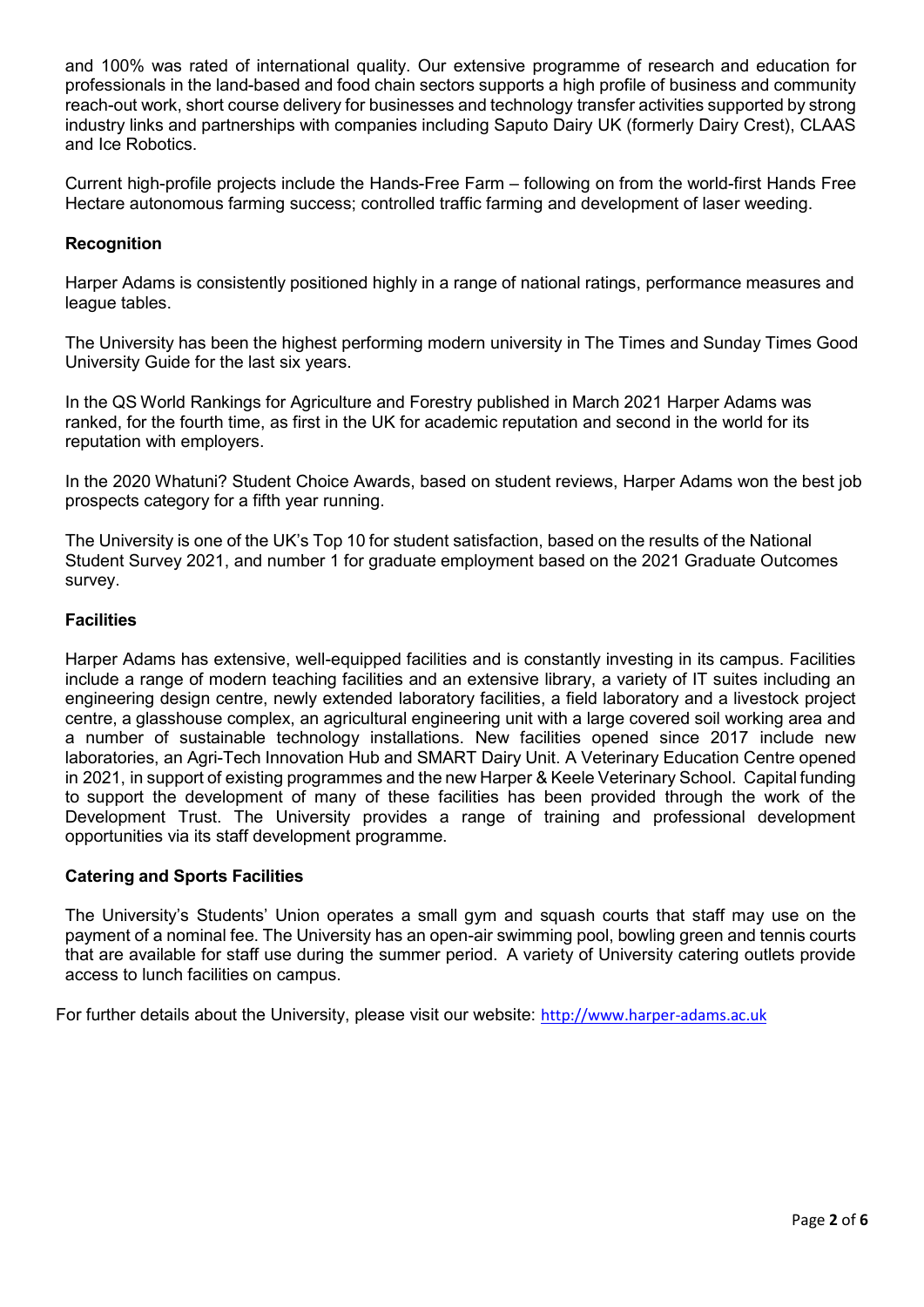# **The Appointment**

For Harper Adams to be a premier provider of higher education for the land-based industries, it is essential to have expertise to underpin our provision within this sector. This appointment represents an opportunity to support our industry-leading teaching and research in land and property management.

Suitable candidates will have a good first degree in a relevant subject area. Applications from individuals from professional practice or with training/teaching experience would be particularly welcomed.

The University has a positive policy on staff development and the appointee will be encouraged to gain additional experience and/or qualifications relevant to the post.

The person appointed will be responsible to the Associate Head of Department (Land Management) of Food Land and Agribusiness Management Department for the discharge of his/her duties which, appropriate to experience and background, will include:

# **Teaching**

- 1. Developing and delivering lectures, tutorials, seminars and other classes at undergraduate and postgraduate level.
- 2. Designing, preparing and marking exam and coursework assessments at undergraduate and postgraduate level, including the development of site-based projects.
- 3. Supervising undergraduate and postgraduate students undertaking research projects and dissertations.
- 4. Contributing to undergraduate and postgraduate curriculum development through the design of modules appropriate to areas of personal expertise.
- 5. Supporting undergraduate students during placement year.
- 6. Undertaking research or other scholarly activity, in support of your teaching, leading to the publication of technical papers, conference presentations or other publications which enhance the teaching reputation of the department and the wider institution.

The exact focus of this teaching activity will be determined through negotiation with the individual staff members, recognising their aspirations and strengths, University priorities, administrative and development needs.

#### **Other Duties**

- 1. Participating in activities that support the recruitment and selection of students through online and campus-based events.
- 2. Undertaking a range of administrative duties to support the general management and development of the University, its students, courses and staff, including attendance at appropriate departmental meetings, academic boards and committees.
- 3. Participating in appropriate professional activities that will enhance the reputation of the post-holder and the University.
- 4. Contributing to the broader academic life of the University
- 5. Such other duties as may reasonably be requested by the Head of Food, Land and Agribusiness Management Department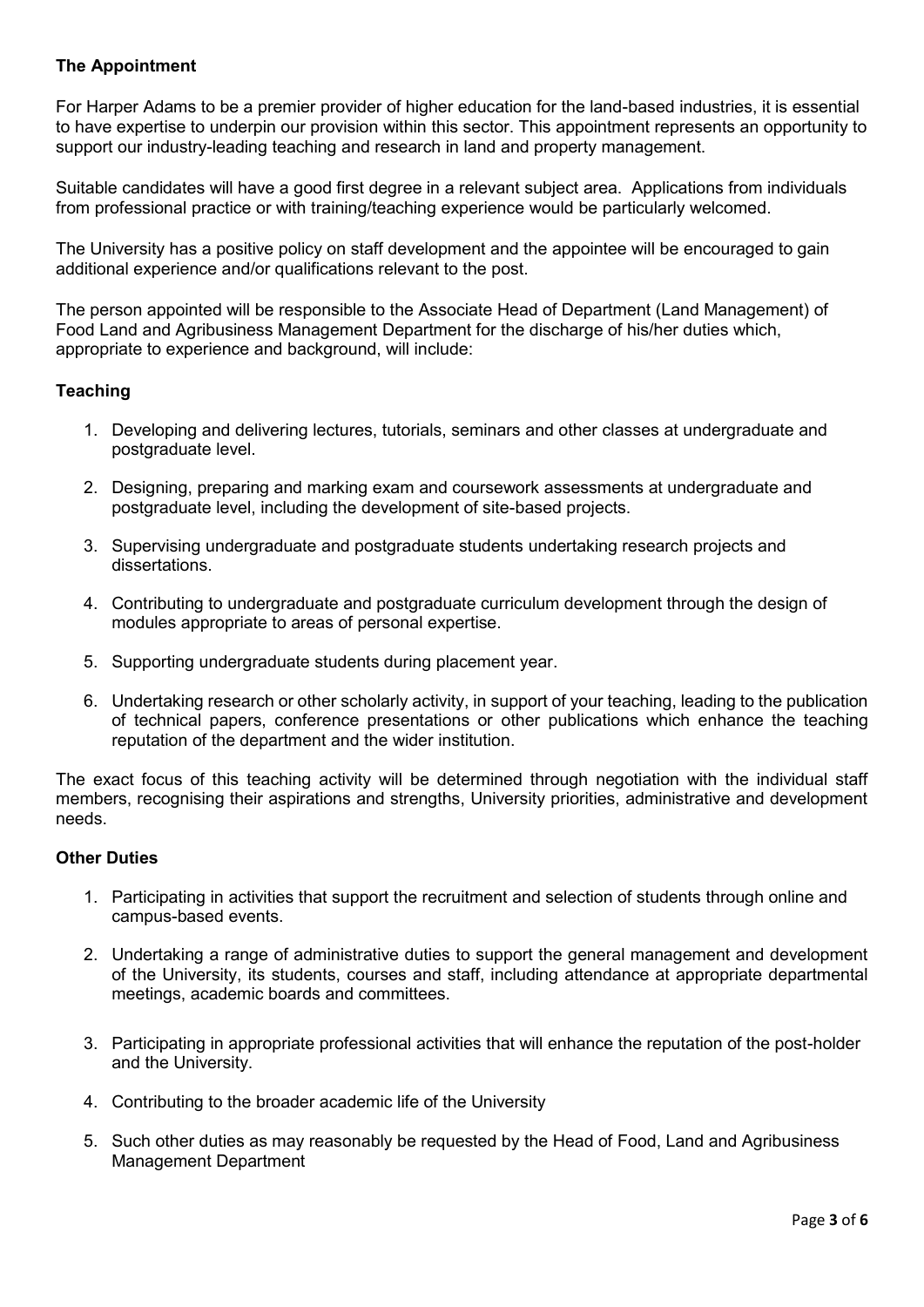The University has a positive policy on staff development and the appointee will be encouraged to gain additional experience and/or qualifications relevant to the post. They will be expected to become a Fellow of the Higher Education Academy within the first three years of employment.

# **Personal Specification**

|                       | <b>Essential</b>                                                                                                                                                                                                                                                                                                                                                                                                                                                                                                                                                           | <b>Desirable</b>                                                                                                                                                                                               |
|-----------------------|----------------------------------------------------------------------------------------------------------------------------------------------------------------------------------------------------------------------------------------------------------------------------------------------------------------------------------------------------------------------------------------------------------------------------------------------------------------------------------------------------------------------------------------------------------------------------|----------------------------------------------------------------------------------------------------------------------------------------------------------------------------------------------------------------|
| Qualifications        | Undergraduate<br>degree in a<br>relevant<br>subject area                                                                                                                                                                                                                                                                                                                                                                                                                                                                                                                   | Postgraduate degree in a relevant<br>subject area<br>Appropriate professional membership<br>e.g., CIEEM, IEMA, RICS or RGS                                                                                     |
| Experience            | Relevant experience in a professional<br>environment                                                                                                                                                                                                                                                                                                                                                                                                                                                                                                                       | Experience of teaching, possibly in<br>Higher Education, or delivering in-<br>house<br>training<br>for<br>Continuing<br>Professional Development.                                                              |
| Knowledge/Skills      | Subject expertise sustainable rural land /<br>resource management, with knowledge of<br>at least one of the following:<br>Rural Geography and Economics;<br>Rural land use policy;<br><b>Rural Sustainability</b><br>Environmental policy;<br>Agricultural systems;<br>Planning law and policy<br>Sound written and oral communication<br>skills, including the ability to present to<br>both large and small groups or on a one-<br>to-one basis.<br>IT skills, experience with a range of<br>software and a willingness to engage with<br>and adopt the new technologies | Commitment to develop a research<br>profile or contribute significantly to the<br>pedagogical development of the team<br>or a desire and ability to engage in<br>knowledge transfer activities and<br>projects |
| Personal<br>Qualities | Self-management, particularly the ability<br>to plan, research, implement and evaluate<br>projects, prioritise tasks and manage time<br>appropriately                                                                                                                                                                                                                                                                                                                                                                                                                      | Willingness to engage 'outside of the<br>curriculum' and support course,<br>student or team activities and events.                                                                                             |
|                       | Evidence of personal learning and<br>development<br>High level interpersonal skills and the                                                                                                                                                                                                                                                                                                                                                                                                                                                                                |                                                                                                                                                                                                                |
|                       | ability to work as part of a team                                                                                                                                                                                                                                                                                                                                                                                                                                                                                                                                          |                                                                                                                                                                                                                |

If not already a Fellow, the appointee will be expected to become a Fellow of the Higher Education Academy within three years of taking up the post. The University will provide training as necessary and will pay the one-off accreditation fee.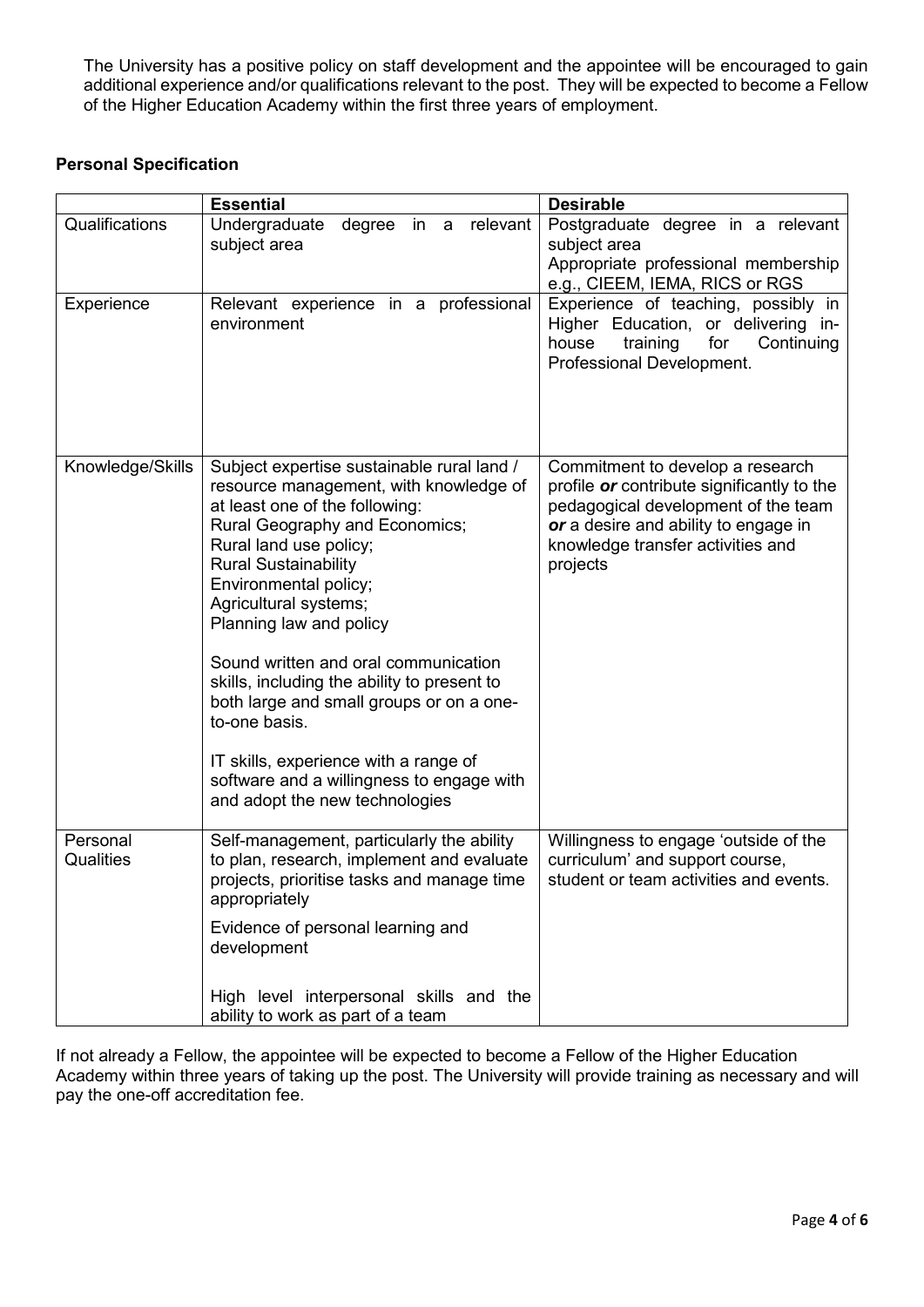#### **Conditions of Service**

**Salary** The commencing salary will be within the range £35,326 to £51,799 per annum. The point of entry will be dependent upon relevant qualifications and experience Salaries are paid monthly, in arrears, by credit transfer.

#### **Contract Term** This is a full time, permanent post. The employment may be terminated during the course of the contract by either party giving three months' notice in writing.

**Holidays** The annual holiday entitlement is 35 working days, plus statutory bank holidays. In addition to this there are 8 University closure days during the full annual leave year. The holiday year runs from 1 August to 31 July and in the holiday year in which the employment commences or terminates the holiday entitlement will accrue on a prorata basis for each complete week of service. The timing of holidays is subject to the agreement of the Line Manager.

> All annual holiday entitlement (including bank holidays and University closure days) is pro-rata for part-time employees. Further details will be confirmed on appointment.

- **Sick Leave During periods of certified sickness, the post-holder will be eligible to receive sick pay** in accordance with the University Sick Pay Policy. The payment of sick pay is subject to compliance with the University rules for the notification and verification of sickness absence, details of which will be provided to the successful applicant upon commencement of employment.
- **Pension** The person appointed will be entitled to participate in the Teachers' Pension Scheme (TPS) subject to its terms and conditions from time to time in force, unless election is made to make private pension arrangements or to participate in the State Earnings Related Pension Scheme (SERPS)
- **Contract of Employment** The Contract of Employment will be that agreed between PCEF and the unions recognised at national level (the Polytechnics and Universities National Negotiating Committee Lecturers' Common Interest Group) on 5 December 1990, revised to comply with the Trade Union Reform and Employment Rights Act 1993 and the provisions of the National Framework Agreement for the modernisation of pay structures. The main features are:
	- participation in staff appraisal schemes:
	- exclusivity of contract;
	- clauses relating to patents and investions, copyright, confidential information, pensions, sickness and maternity benefits.

A full copy of the Contract of Employment and associated conditions will be available for inspection by candidates shortlisted for interview.

- **Removal Expenses** The lowest of three tenders for removal expenses within the United Kingdom will be refunded. If the successful candidate terminates the engagement within six months of commencement the removal expenses must be repaid to the University.
- **Probationary Period**  The appointment is subject to satisfactory completion of a twelve month probationary period.

**Criminal Convictions** The post involves the opportunity for access to children and young persons under the age of 18. For this reason the University is entitled to take into account any criminal convictions, cautions or impending case(s) that it considers to be relevant